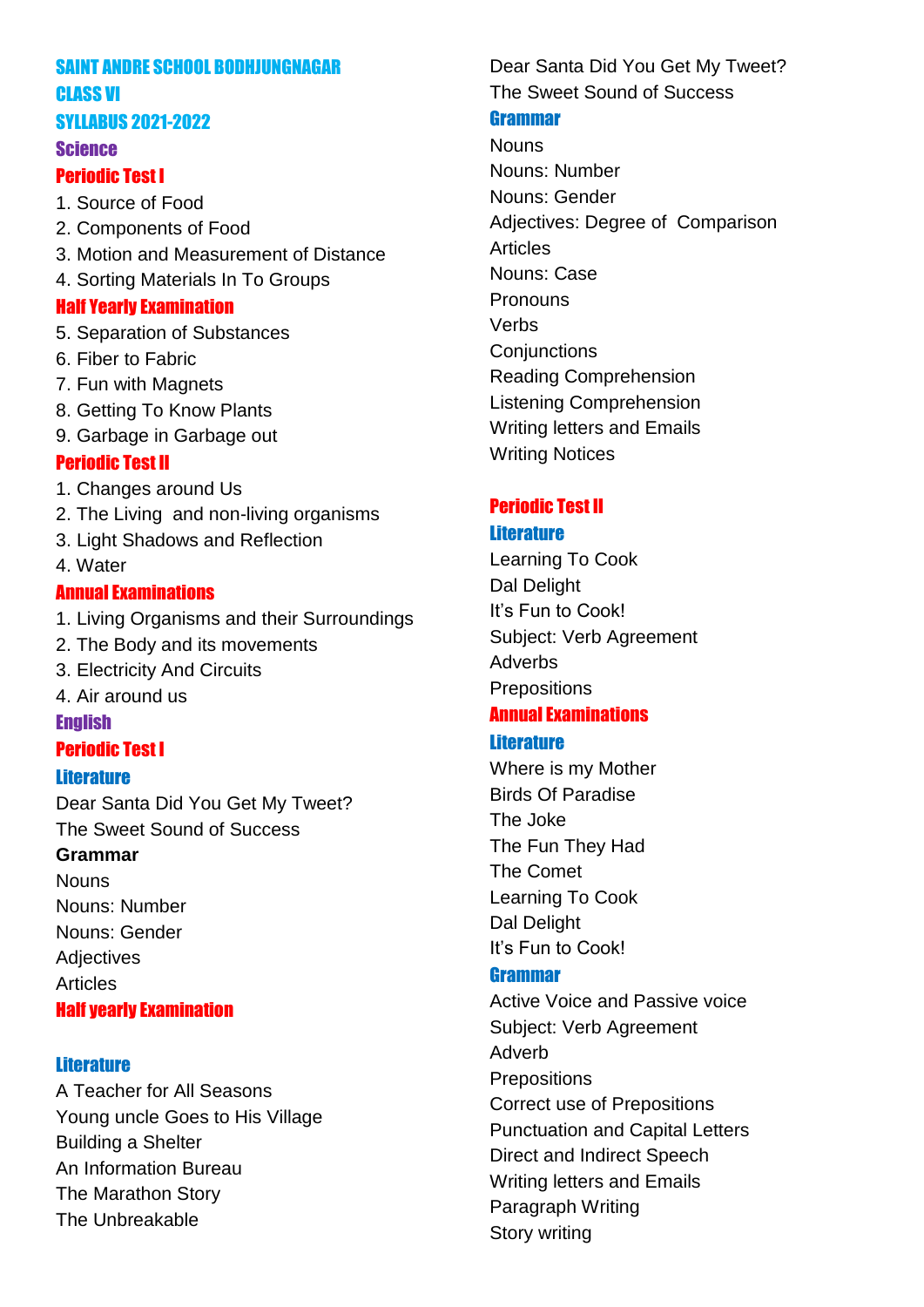## **Mathematics** Periodic Test I

Number System Factors And Multiples Integers Fractions

## Half yearly Examinations

Three Dimensional Shapes Whole Numbers Algebraic Expressions Linear Equations In One Variable Line Segment Ray And Line Parallel lines Angles And Their Measurements Triangles **Constructions** Two Dimensional Reflection Symmetry ( Linear Symmetry )

## Periodic Test II

**Simplifications Decimals** Ratio, Proportion And Unitary Method Parallel Lines Polygons **Quadrilaterals** Circles Annual Examinations

**Triangles** Concept Of Perimeter And Area Data Handling Pictograph Bar – Graph Social Science

## Periodic Test I

When Where and How The Earliest People Celebrating Diversity Exploring Solar System Latitudes and Longitudes

#### Half Yearly Examinations

Motions of the Earth Reading Maps Major Realms of the Earth First farmers and herders The first cities Vedic Age

Janapadas and mahajanapadas Prejudice and Discriminations Government Key elements of a democratic government Panchayat Raj

## Periodic Test II

Landforms of the Earth New Ideas The Mauryan Empire and Asoka Rural administration

## Annual Examination

Natural Vegetation and Wildlife Life in towns and Villages Post Mauryan Age New empires and Kingdoms Culture and Science Urban administration Rural livelihoods Urban livelihoods

### Environment Science

The Environment Human dependence on the environment Natural resources Utilization of natural resources Over utilization of natural resources

## Second Semester

Generation of the waste and its sources Types of waste Hazards of waste accumulation Waste, community, health and sanitation Waste and its disposal Cooperation of industrial and community Moral Science

## Half Yearly

- 1. Be A Hero / Heroine 2.Health
- 3.Today Is The Day
- 4.Bullying
- 5.Children Of The Same God.
- 6.Pollution
- 7.A Proud Young Indian

# Annual Examination

- 1. Ugly Indian
- 2. Lance Armstrong, The Strong
- 3. Yoga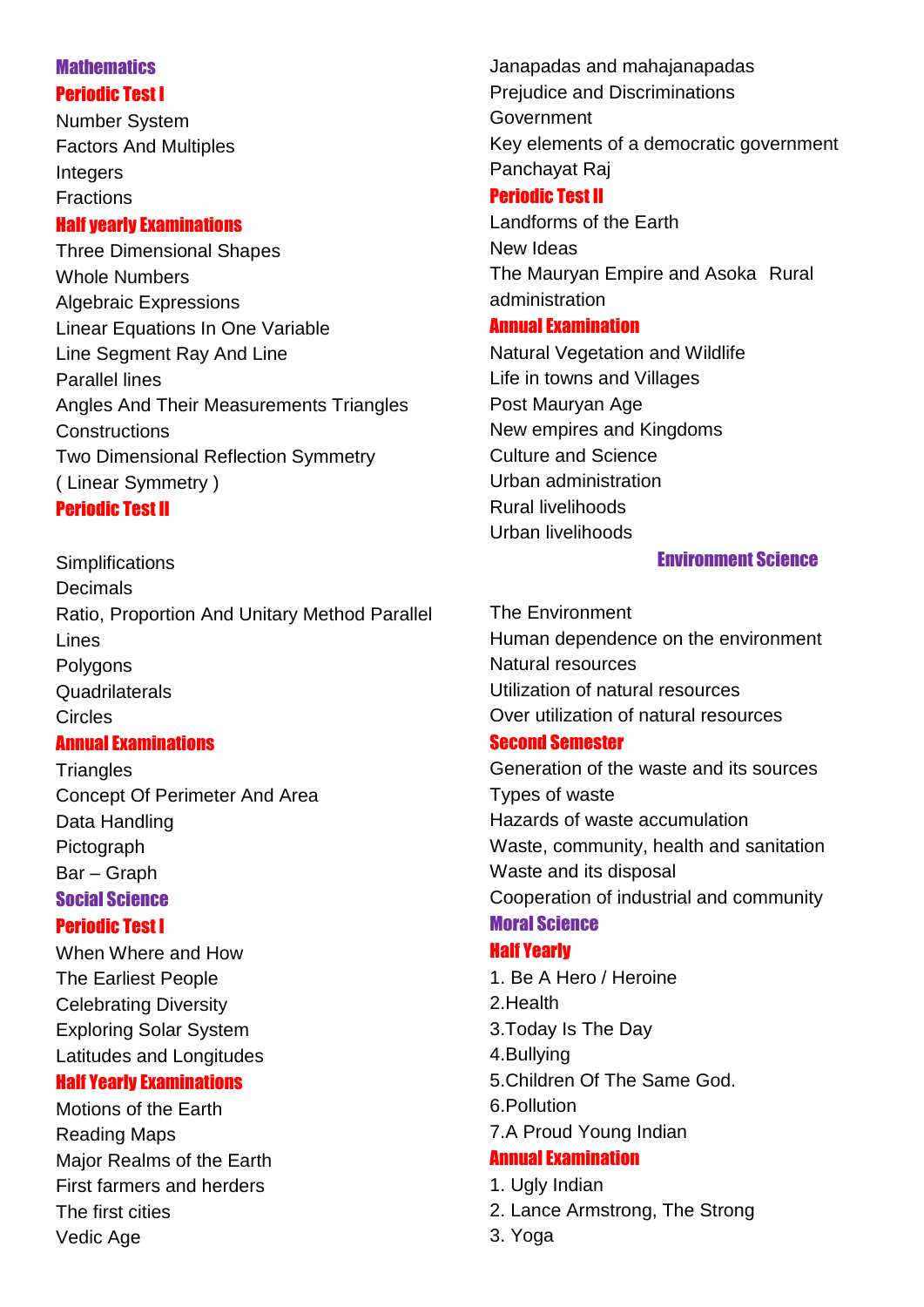4. Giving 5. Tune In To Abundance 6. Living Together 7. Sing Thanks

#### **Computer Science**

#### **Periodic Test I**

1. Computer Fundamentals 2. Microsoft Windows 7: The Control Panel **HAIf Yearly Examination** 

1. Computer Fundamentals

- 2. Microsoft Windows 7: The Control Panel
- 3. More On Ms Word 2010
- 4. More On Ms PowerPoint 2010
- 5. Ms Excel 2010: Formatting And Calculation

#### **Periodic Test II**

6. Communication Through The Internet

7. Flash

#### **Annual Examination**

- 6. Communication Through The Internet 7 Flash
- 8. Introduction To Q Basic
- 9. Commands In Q Basic

#### **Bengali**

#### **Periodic Test I**

#### <u> शे</u>षा -

সভ্য ও অসভ্য

প্ৰফল্প

ভারতের শিক্ষা বিজ্ঞান সাধনা

#### <u> श्रेण -</u>

পাঞ্চাবটি বনে

বাল্মীকি

#### প্ৰশ্ন

#### ব্যকরণ -

ভাষা ও ব্যকরন সাধ ও চালিত ভাষা পদ পরিচয়

#### **Half-Yearly Examination**

<u> शेषा</u> -শকুন্তলা লালু পলাশীর যুদ্ধ প্ৰফল্ল

#### शेषा -

সিদ্ধার্থের দয়া জীবনের হিসাব শিশুর পার্থনা প্ৰশ্ন ব্যকরণ -স্বরসন্ধি কারক ও সম্বন্ধ পদ

রচনা চিঠি সাধু ও চালিত ভাষা

## **Periodic Test II**

<u> शेषा -</u> আপর কল্পনা আমার কালের কথা দাদুর উত্তর शेषु -

ভারতবর্ষ তামার বর্ষ রপসী বাংলা

#### ব্যকরণ -

লিঙ্গ বচন পুরুষ পাদান্থর সাধন সরল বাক্যের গঠন শিক্ষা

## **Annual Examination**

# <u> शेखा -</u> অসহযোগী অগ্নিপুত্র শকুন্তলা লাল <u> श्रेषा -</u> পাকির ফাঁকি পল্লী জননী ভারতবর্ষ রপসী বাংলা ব্যকরণ -লিঙ্গ বচন পুরুষ ভাষা ও ব্যকরন সমাৰ্থক শব্দ রচনা চিঠি **Hindi Periodic Test I** सुबोध भारती

मेरा **टेश**